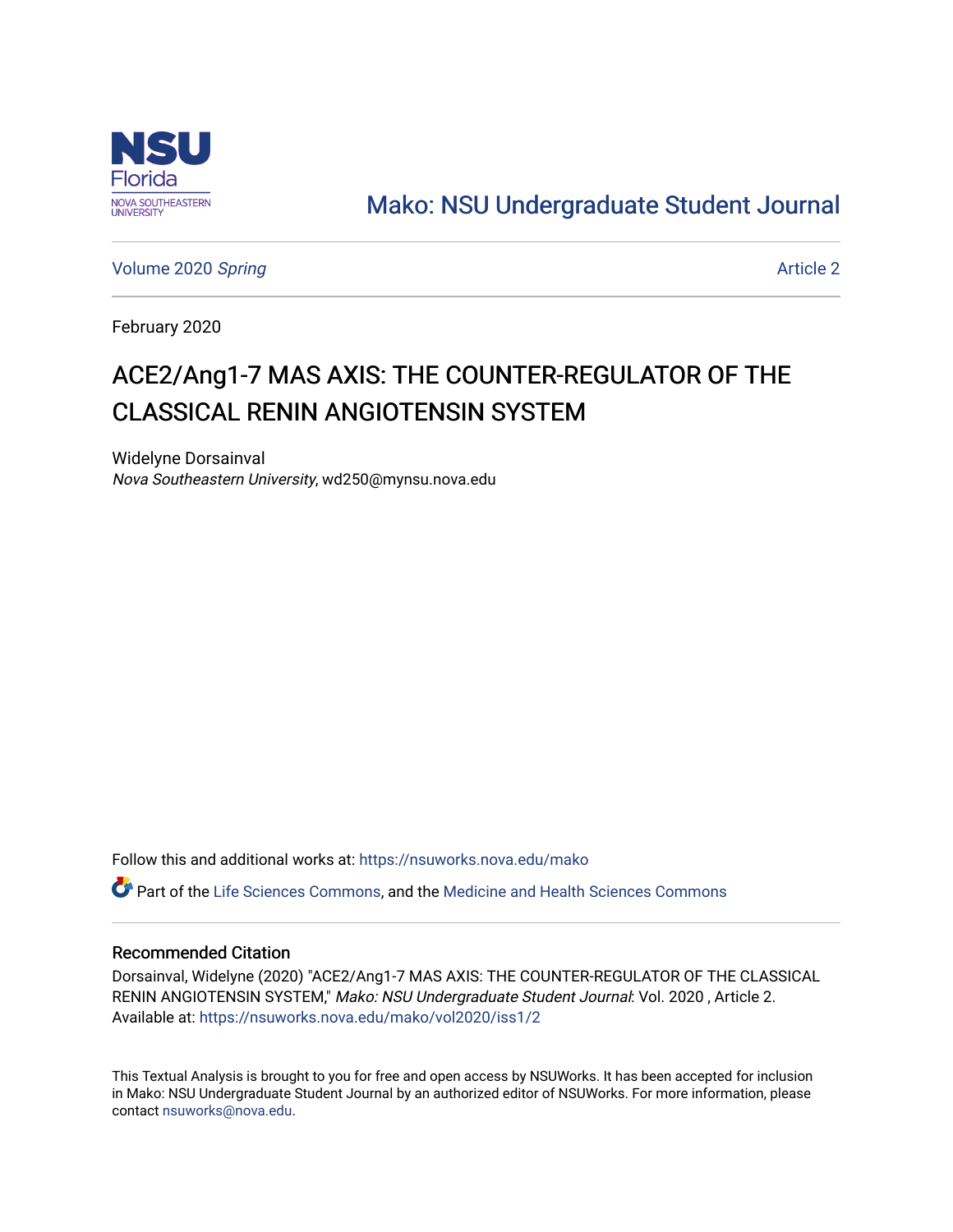1

# ACE2/Ang1-7 MAS AXIS: THE COUNTER-REGULATOR OF THE CLASSICAL RENIN ANGIOTENSIN SYSTEM Widelyne Dorsainval Dr. Robert C. Speth (Faculty Advisor) Nova Southeastern University BIOL4950 December 8, 2017

Correspondence: Robert C. Speth, Ph.D., FAAAS Department of Pharmaceutical Sciences College of Pharmacy Nova Southeastern University Fort Lauderdale, FL 33328 Email: rs1251@nova.edu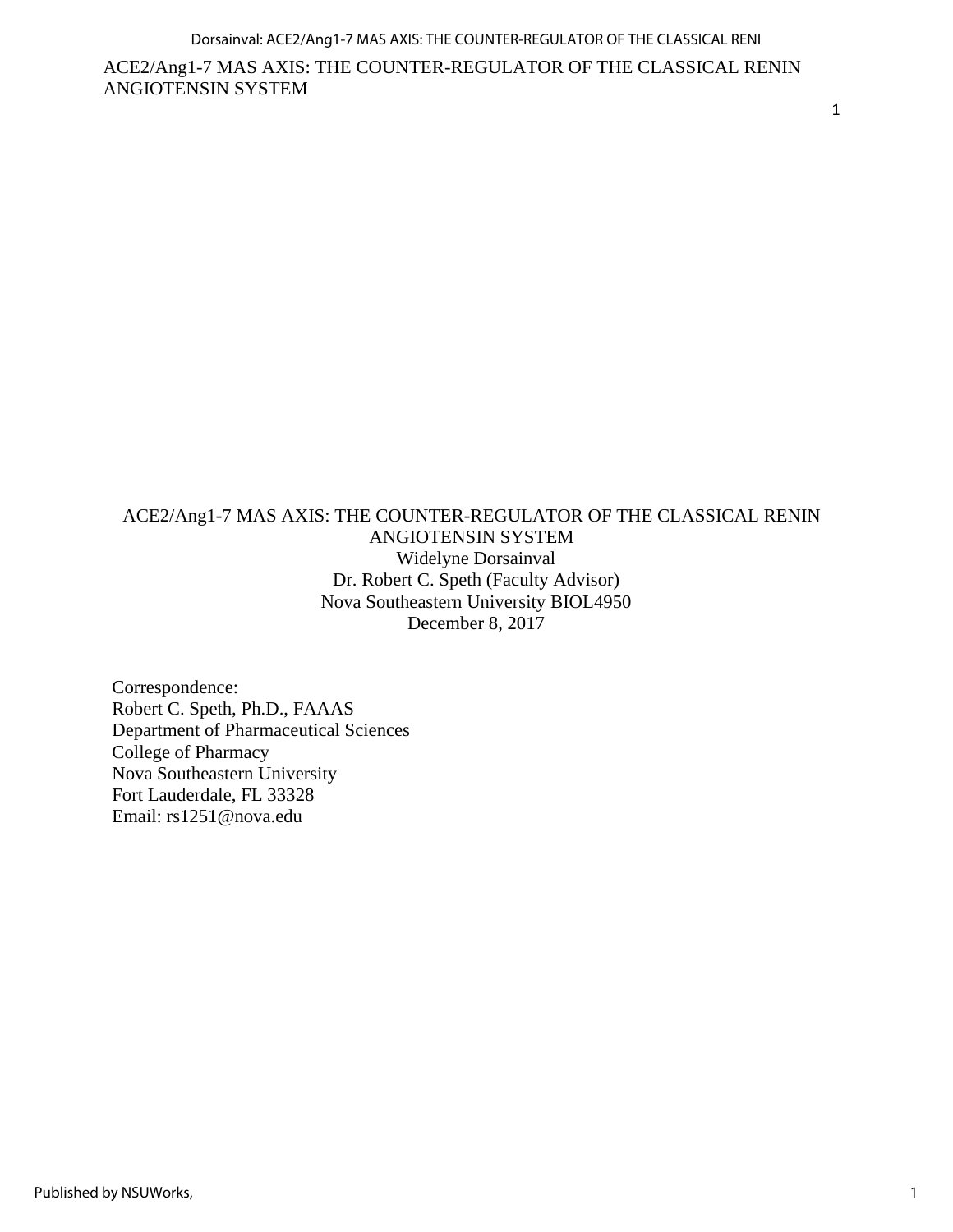#### Abstract

To maintain homeostasis, the renin-angiotensin system (RAS) works to regulate the cardiovascular, renal, respiratory, and neurological systems of the body. However, there is evidence that abundant amounts of certain components of the RAS have detrimental effects and enhance disease. Recent studies have proved that there is a lesser known RAS which acts to counterbalance the classical RAS. To better understand their interaction, the effects of the alternate RAS against the classical RAS in the homeostatic systems of the body are researched and analyzed. The classical pathway employs these components: angiotensin converting enzyme (ACE), angiotensin II (AngII), and angiotensin II type 1 receptor (AT1); the alternate pathway involves: angiotensin converting enzyme 2 (ACE-2), angiotensin 1-7 (Ang1-7), and a Mas receptor. There is growing affirmation that the novel alternate pathway RAS can play a significant role in the advancement and progression of treatment for cardiovascular, renal, neurological and respiratory diseases. Its components possess the potential to serve as templates for the development of new drugs to mirror or enhance their interactions with the classical RAS when necessary.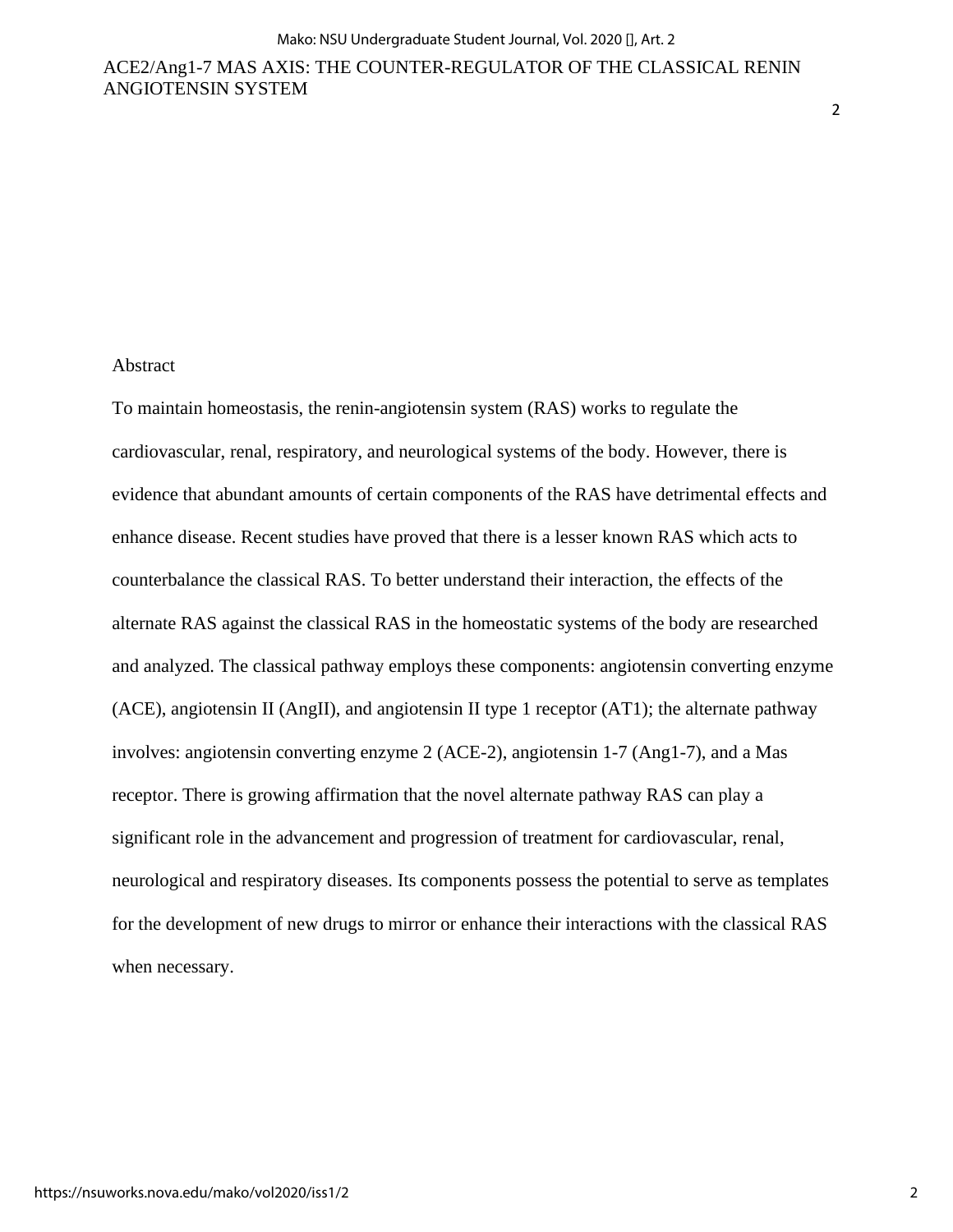3

The purpose of science is to aim to explain and understand complex processes and interactions within nature, and discover new ones that can help humanity. Throughout the history of medical studies, there have been countless cases focused on unraveling the intricate steps involved in the human body's care for itself. One of the heavily studied processes is the reninangiotensin system (RAS) which is a pivotal player in many homeostatic functions of the body.

### **The Classical Renin-Angiotensin System (RAS)**

ANGIOTENSIN SYSTEM

Angiotensinogen is the precursor of Angiotensin II (AngII) and is hydrolyzed by the enzyme renin to form Angiotensin I (AngI). AngII is formed when the two carboxyterminal amino acids of AngI are cleaved by angiotensin-converting enzyme (ACE). The RAS works to regulate functions in the heart, kidneys, lungs, and brain.

Upon binding to the Ang II type 1 receptor (AT1R), Ang II stimulates vasoconstriction and secretion of the steroid hormone, aldosterone, which mediates sodium reabsorption and water retention. The RAS plays an important role in regulating blood volume and systemic vascular resistance, which together influence cardiac output and arterial pressure. AngII, a major member in the RAS, has direct and indirect effects on the heart. AngII has been known to act as a growth factor in the heart. In isolated cardiac cells, angiotensin II induces hyperplasia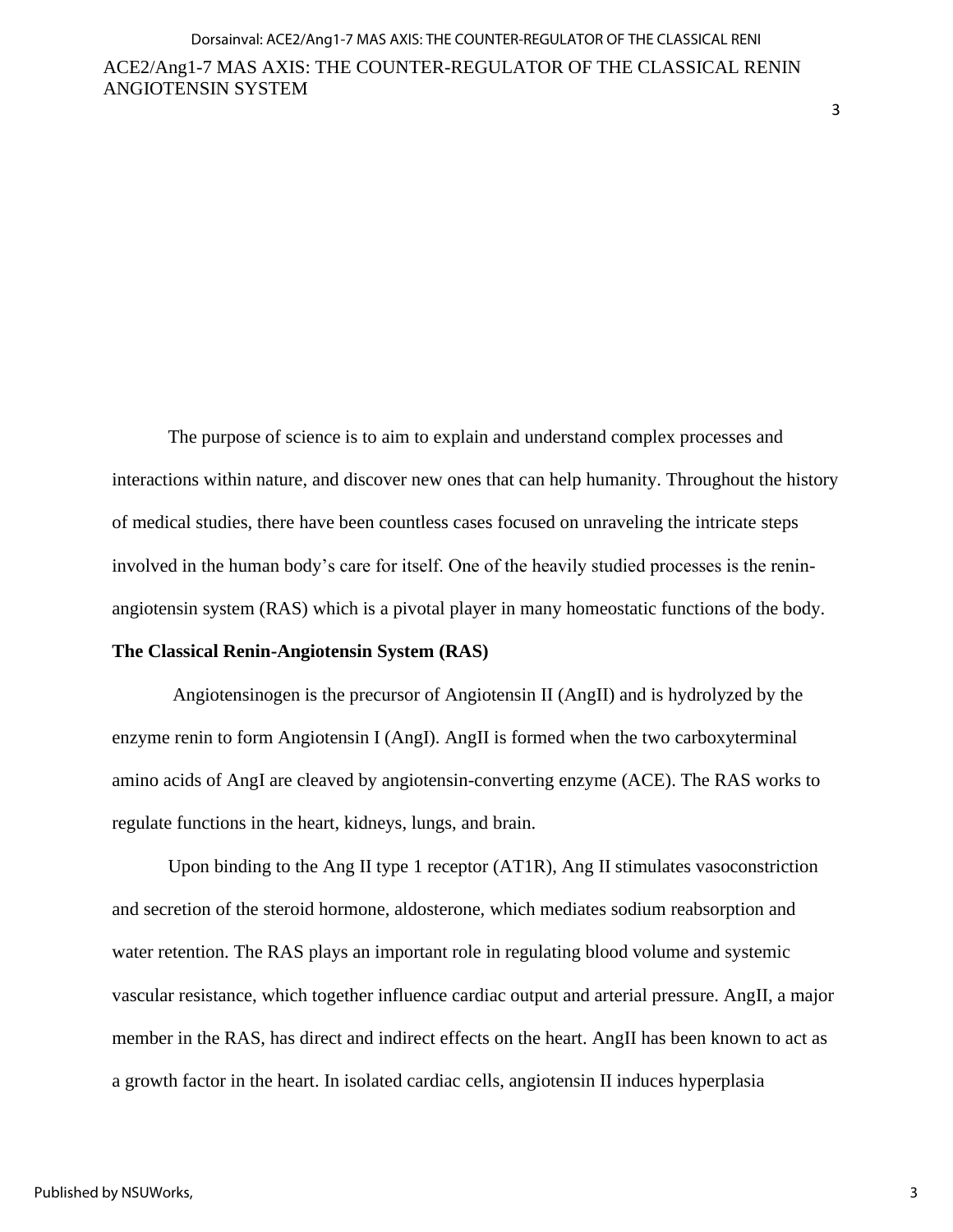(fibroblasts) or hypertrophy (myocytes) (Danser, 1996). It also enhances myocardial contractility and metabolism. AngII directly regulates thirst and salt appetite via the central nervous system. Several studies have found that the level of water intake correlates with the AngII plasma levels; water intake is substantially reduced when the renin-angiotensin system is inhibited (Sica, 2001).

The RAS has its roots in the renal system as well. Renin in secreted from juxtaglomerular cells in the kidneys. Ang II reduces single nephron glomerular filtration rate, glomerular plasma flow and increases both afferent and efferent arteriolar resistance; it is basically one of the overall regulators of renal hemodynamics (Kobori, 2007). Ultimately, the renal RAS is involved in sodium balance, bodily fluid volume, and arterial blood pressure. The renal and cardiovascular systems affect each other because when cardiac output declines, decrease in pressure from reduced renal blood blow stimulates the baroreceptors of the kidney vessels, the juxtaglomerular cells, and renin secretion is enhanced (Kobori, 2007).

As far as the RAS presence in the lungs, at a cellular level, angiotensin and aldosterone activate oxidant stress signaling pathways that decrease levels of bioavailable nitric oxide, increase inflammation, and promote cell proliferation, migration, extracellular matrix remodeling, and fibrosis (Maron, 2014).

#### **The Counter-regulatory Renin-Angiotensin System**

The components of the alternate pathway involve angiotensin converting enzyme-2 (ACE-2), Angiotensin 1-7, and a Mas receptor. ACE-2, a homologue of ACE from the classical RAS, functions as a carboxypeptidase that inactivates Ang II and is a negative regulator of the system. The difference between ACE and ACE2 is that ACE2 cleaves only a single residue from Ang I to generate Ang1-9, and a residue from Ang II to generate Ang1-7. In this way, ACE2 negatively regulates the RAS by inactivating Ang II and/or competing with ACE for the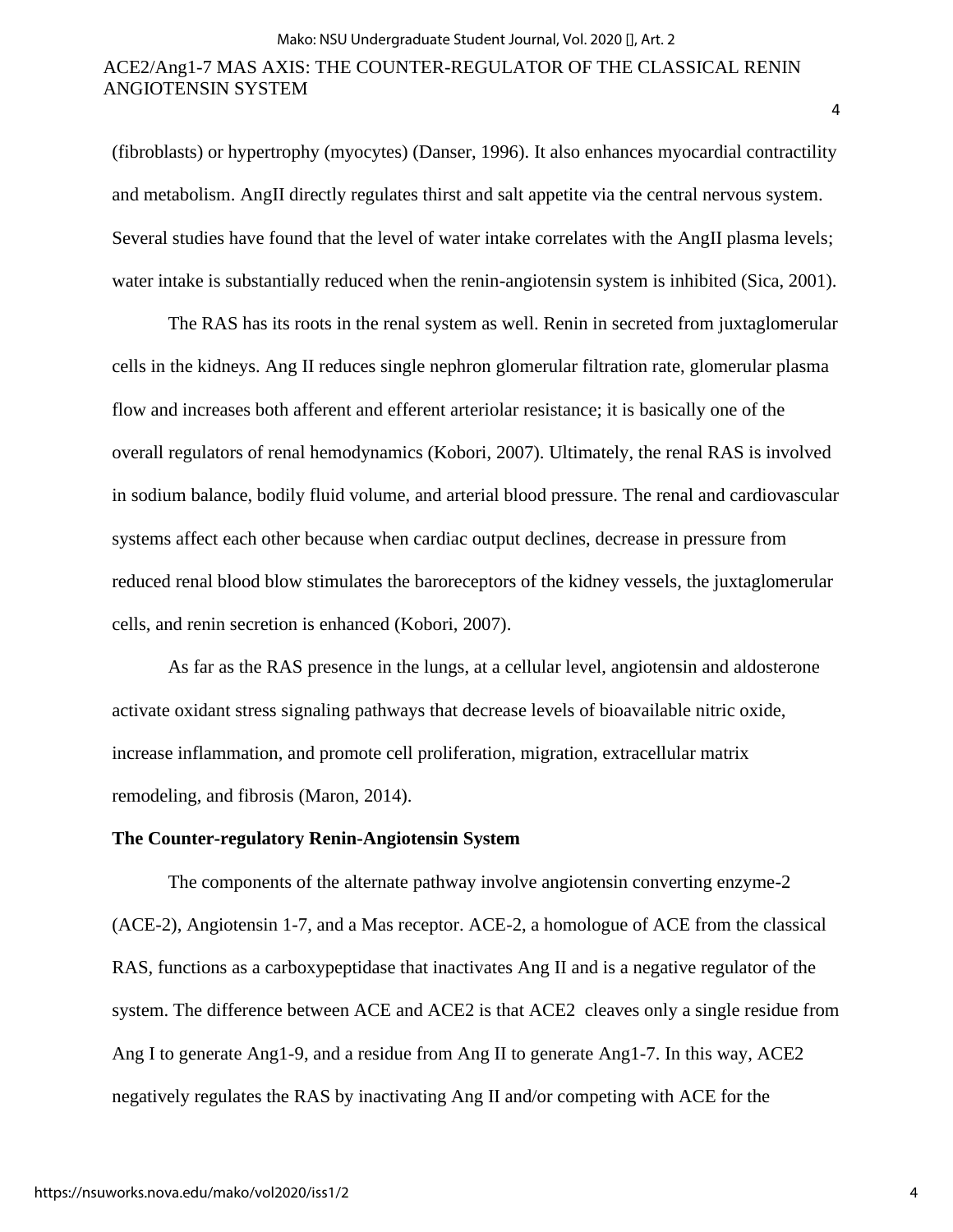5

substrate Ang I. A study by Crackower et. al (2002) presents data confirming the function of ACE2 as a regulator of the RAS modulating endogenous levels of Ang I and Ang II in mouse hearts. Ang1-7, which possesses biological actions, is an angiotensin II peptide derivative where the last carboxy amino acid, phenylalanine, is deleted. In early studies, Ang1-7 was initially shown to mimic some effects of AngII including release of prostanoids and vasopressin. This is old and disregarded information because the methods used to reach this conclusion have been deemed incorrect. Recent studies show that Ang-(1-7) induces systemic and regional vasodilation, diuresis and natriuresis, and exerts antiproliferative and antigrowth effects in vascular smooth muscle cells, cardiac myocytes and fibroblasts as well as glomerular and proximal tubular cells (Ferrario, 2014). The Mas Protooncogene encodes a protein with seven hydrophobic transmembrane domains, considered to be an "orphan" G protein coupled receptor. In a study by Santos and colleagues (2003), radioligand binding with autoradiography on kidneys of Mas-deficient mice was conducted to demonstrate that the G protein coupled receptor, Mas, binds Ang1-7 and is involved in its biological actions. Without this receptor, the AngII derivative is essentially inactive. Knowing the role that each of these individuals take in the alternate axis is critical in understanding how the counter-regulation works.

#### **The Brain Renin-Angiotensin System**

There is substantial evidence that activation of the RAS in the brain is involved in water and sodium intake. Thirst and sodium depletion are monitored by osmoreceptors and/or sodium receptors located at the periphery and  $AT_1$  receptors in the brain (Johnson, 2008). Additionally, the activities of the brain RAS are achieved by influencing the autonomic nervous system, the baroreflex sensitivity, and vasopressin (AVP) release (Speth et al., 2003). The CNS regulates blood pressure by integrating neurohormonal signals to alter intake (water and salt) and output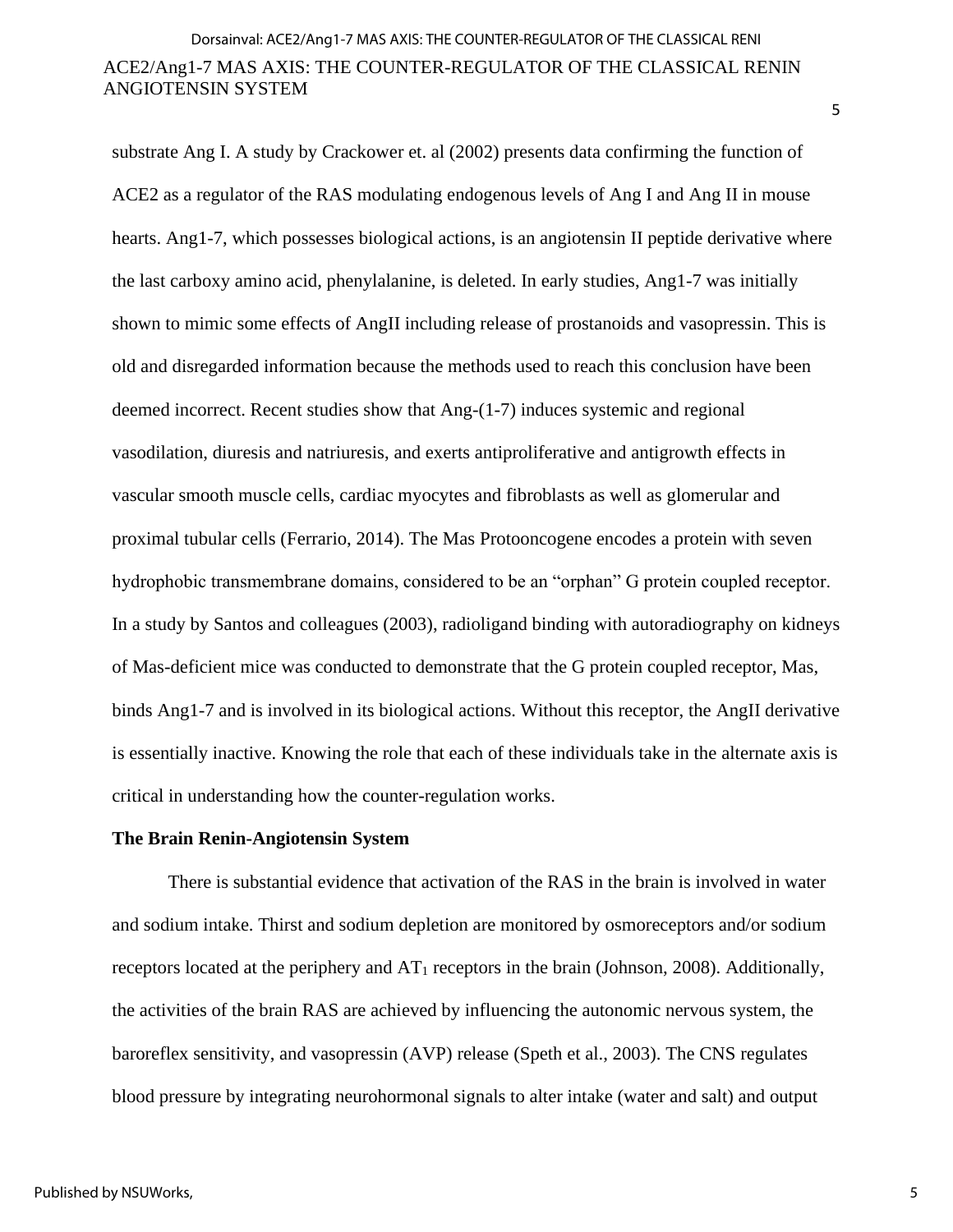(renal excretion). In a way, the renin angiotensin system connects the cardiovascular, renal, and CNS systems to keep the body's homeostasis as leveled as possible. Besides knowledge on all of these incredible findings, new research has revealed that there is more than just the traditional renin-angiotensin pathway. The classical pathway employs these familiar components ACE, AngII, and AT1 receptor, however, the alternate pathway involves deviations of some of these and a different receptor. It is believed that the classical renin-angiotensin system is counterbalanced by a prominent ACE2/Ang1-7/Mas Receptor activation, which is being studied in depth to better understand how the body acts to maintain homeostasis between systems.

#### **The Renin-Angiotensin System and Cardiovascular Disease**

Many great discoveries have been made on the implications of the ACE2/Ang1-7/Mas axis in diseases involving the classical renin-angiotensin system including cardiovascular disease. Heart failure, a cumulative of previous conditions that weaken or stiffen the heart, affects approximately 5.7 million adults in the United States, and cardiovascular disease is the leading cause of death. Unraveling the involvement of the classical RAS has already made ways for significant improvements in treatments for heart diseases. However, the introduction of the countering system has provided more insight on how the body works to maintain its homeostasis. A study by Tyrankeiwicz and colleagues (2017) was done on the activation pattern of the ACE2/Ang1-7 and ACE/AngII pathways in course of heart failure. It was assessed by multiparametric MRI *in vivo* in Tgαq\*44 mice. The authors explained that "Tgαq\*44 mice are a transgenic model of slowly developing heart failure and peripheral endothelial dysfunction due to cardiomyocyte-specific overexpression of G protein αq\*44 (Tyrankeiwicz , 2017). They analyzed systemic and local changes in ACE/ACE-2 balance in mice which were undergoing heart failure. The pattern of changes in the heart and in the aorta was compatible with activation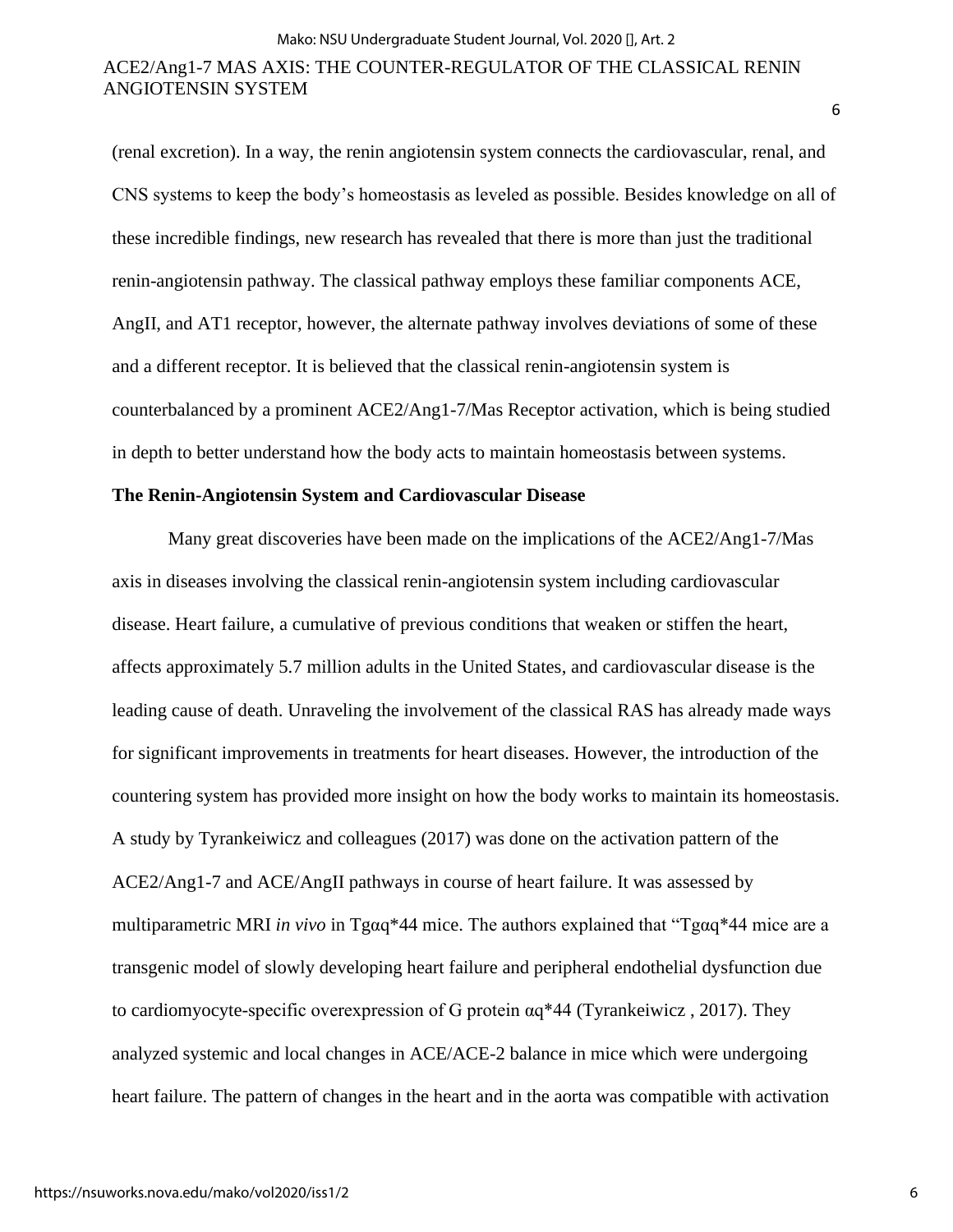of ACE2 followed by activation of ACE. They found that the early stage of heart failure was associated with upregulation of ACE2/Ang1-7 and the end stage by not only downregulation of ACE2/Ang1-7 but also upregulation of the ACE/AngII pathway. ACE/ACE-2 balance seemed to determine the decompensation of heart failure in this model. Additionally, in isolated hearts from mRen2 (renin 2 tandem duplication of renin 1) transgenic rats, scientists conducting another study showed that chronic ACE2 inhibition with the drug MLN-4760 for 28 days worsened cardiac remodeling that was associated with increased cardiac Ang II levels (Ferrario, 2014). These outcomes further enforce that the RAS involves two counter-regulatory axes  $(ACE/AngII/AT_1R)$  and  $ACE2/Ang1-7/Mas$ , and their balance is fundamental in maintaining cardiovascular homeostasis. Hypertension is also one of the most common causes of cardiovascular disease that affects billions of individuals worldwide. Ang II, from the classical pathway, contributes to the regulation of blood pressure by influencing constriction of vascular smooth muscle cells and sodium and water volume homeostasis as well as aldosterone secretion (Ferrario, 2014). In an article by Castro and colleagues (2015), they studied the key role of ACE2 and the vasoactive peptide Ang1-7 as counter-regulators of the ACE/Ang II/AT<sub>1</sub>R axis as well as the biological properties that allow them to regulate blood pressure (BP) and cardiovascular remodeling. They found that the ACE2/Ang-(1-7)/MasR axes has effects opposite to those of the ACE/Ang II/AT1R axis, such as decreased proliferation and cardiovascular remodeling, and increased production of NO and vasodilation (Castro, 2015). When investigating ACE2 from a genetic view point in hypertensive rats, Crackower and colleagues (2002) discovered that the Ace2 gene maps to a defined quantitative trait locus on the X chromosome. A quantitative trait locus is a section of DNA which correlates with variation in a phenotype and is usually linked to, or contains, the genes which control that phenotype. In all of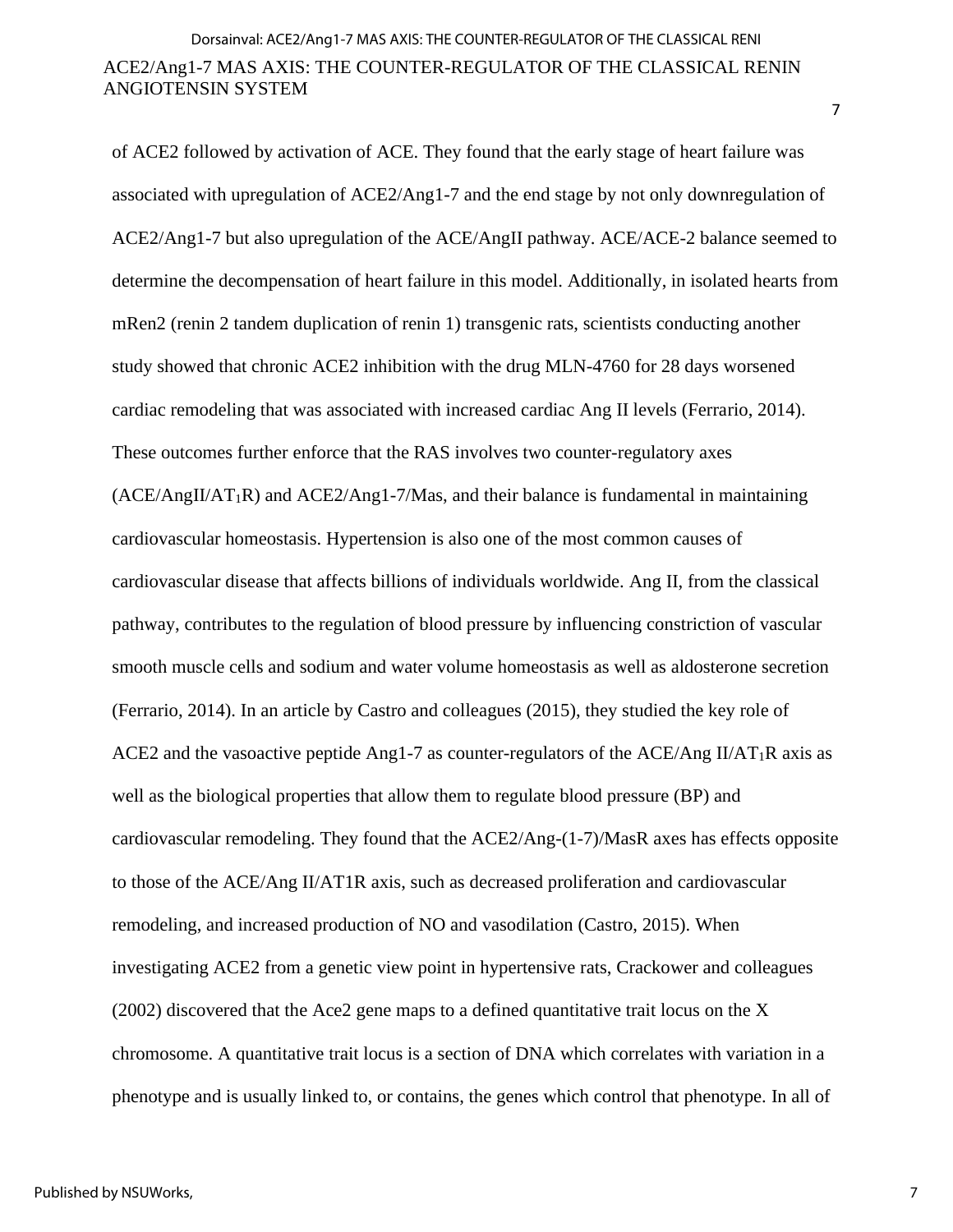the hypertensive rat strains, ACE2 mRNA and protein expression were significantly reduced and AngII levels high (Crackower, 2002). ACE2 is such a key player in the counteraction of the classical system in this case because it metabolizes the vasoconstrictive, hypertrophic, proliferative angiotensin II into a more favorable angiotensin-(1-7) when necessary.

#### **The Renin-Angiotensin System and Kidney Disease**

Kidney disease is a major worldwide problem and patients with chronic kidney disease (CKD) are at increased cardiovascular risk. CKD is characterized by enhanced activity of the RAS which progresses to both cardiac and renal injury. Factors beyond the traditional RAS are involved in the progression of the disease. According to Burrel et. al (2004), ACE2 acts in a counter-regulatory manner to ACE, modulating the balance between vasoconstrictors and vasodilators within the heart and kidney, and playing a significant role in regulating cardio and renal function. Additional studies show that ACE2 has renoprotective effects because when ACE2 is deleted or inhibited, pathology ensues (Burrel, 2004). Cao et. al (2012), investigated heart and kidneys in mice that were diseased (induced by subtotal nephrectomy where they cut out most but not all of the nephrons in the kidneys). The scientists found that acute renal mass reduction with nephron removal led to reduction in renal ACE2 activity, but marked increase in cardiac ACE2 activity. This is one factor that enforces the tie between renal and cardiac health. As ACE2 production is depleted because of the lack of nephrons, the heart is releasing more ACE2 to compensate. Since the nephrons are the functional units of the kidney that handle excreting excess water concentration in the blood, their absence means an increase in blood volume and therefore blood pressure. Vasodilation reduces vascular resistance to blood flow and therefore lowers blood pressure. This may be why the heart increases its ACE2 activity which is known to have dilatory functions. Although quite intriguing results, it is unknown if these

8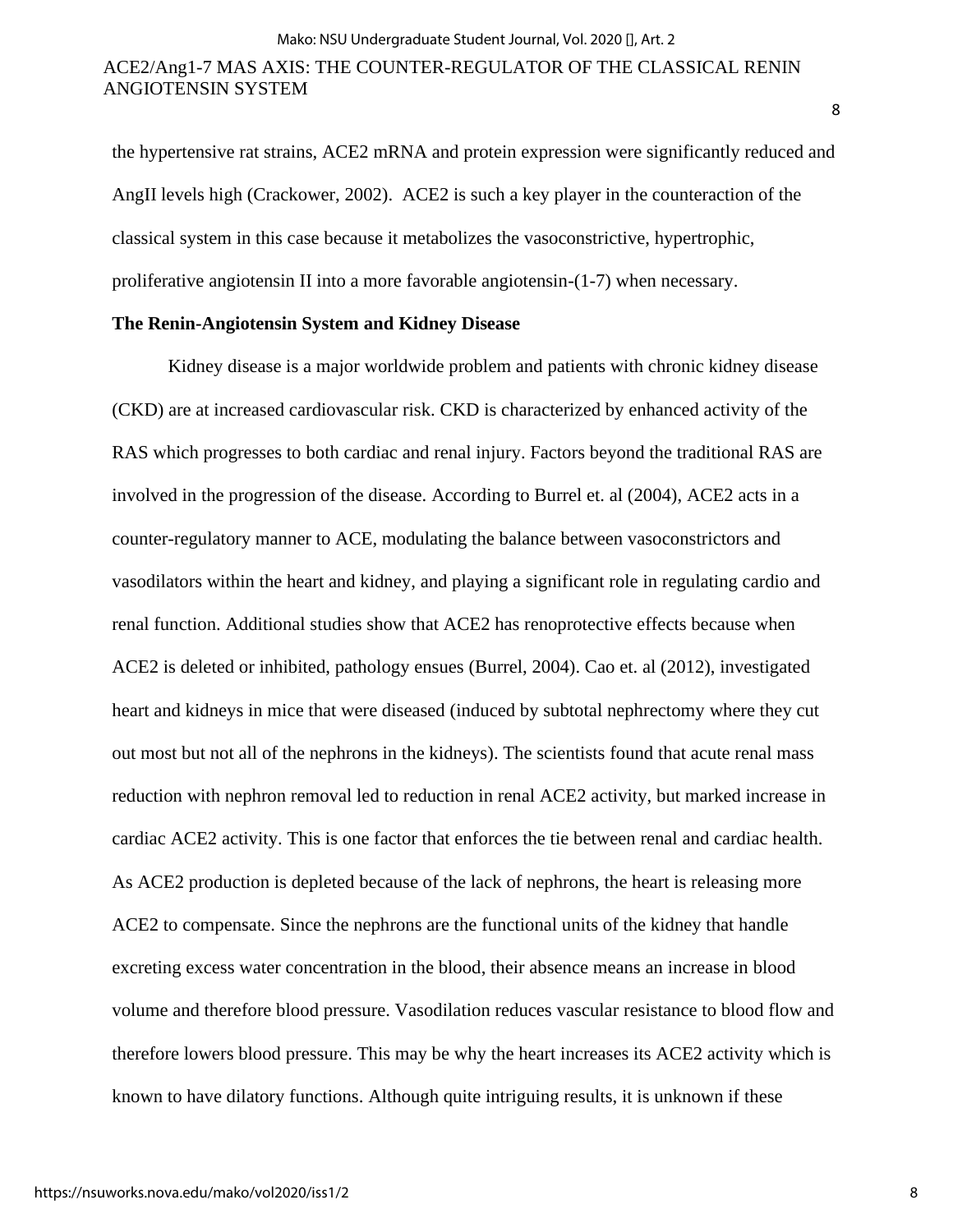conditions persist long term. The authors suggest that adjunctive therapies to ACE inhibition, such as strategies that lead to increases in ACE2 activity over and above levels seen in normal physiology, may be needed in order to combat the cardio-renal complications of chronic kidney disease.

#### **The Renin-Angiotensin System and Lung Disease**

Pulmonary fibrosis is a progressive and fatal lung disease characterized by chronic inflammation, the migration and proliferation of fibroblasts, the accumulation of the extracellular matrix (ECM), and remodeling of the lung parenchyma (functional tissue). Currently, there are no effective antifibrotic therapies for pulmonary fibrosis. As expressed in an article by Meng et.al (2013), a growing body of evidence indicates that AngII plays a key role in the initiation and the maintenance of lung fibrosis, in other words, it negatively effects lung recovery by enhancing fibrosis, increasing inflammation and other factors. The recent discovery of the ACE2/Ang-(1-7)/Mas axis offers an alternative approach for counter-regulating the ACE/AngII/AT1R axis to produce more beneficial effects. Ang(1-7) has been shown to counteract the detrimental effects of AngII in the lungs (Meng, 2013). The ACE2/Ang-(1-7)/Mas axis may potentially offer a novel therapeutic strategy for pulmonary fibrosis. However, the exact molecular mechanism by which the ACE2/Ang-(1-7)/Mas axis protects against pulmonary fibrosis remains unclear. Affirmation of a beneficial role of ACE-2/ANG1-7 is strengthened by in vivo studies of animals that utilized genetic manipulation of ACE-2 or specific inhibitors of ACE-2 to establish a protective role of the enzyme (Uhal, 2014). Previous work by Uhal et al. showed that ACE-2 is protective against experimental fibrosis, but is down-regulated in both human lung fibrosis and experimental lung fibrosis in animal models. More recently, the same researchers analyzed lung biopsy specimens from humans and rats with fibrosis and

9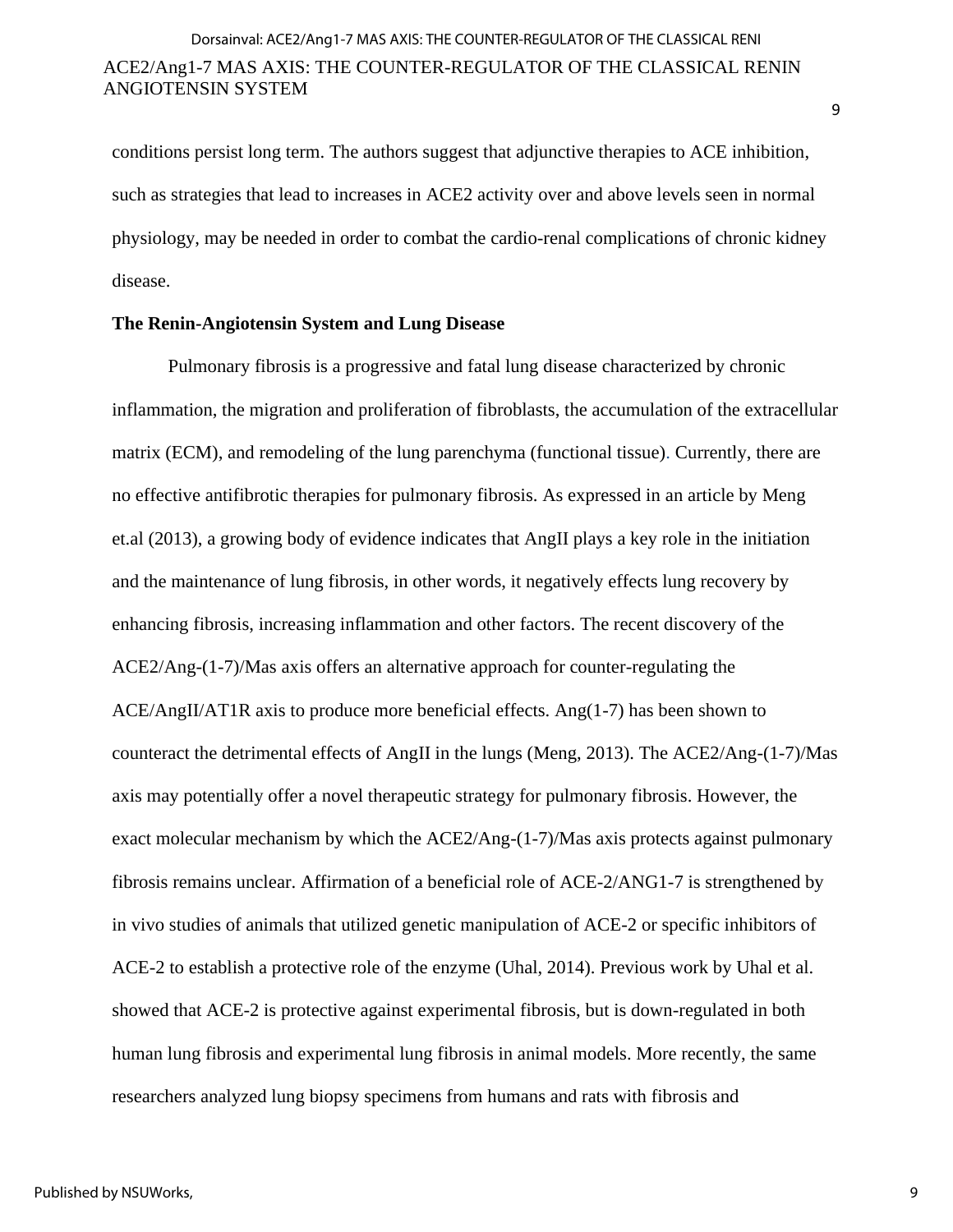demonstrated that the mRNA transcript for ACE2 was producing low levels of protein product which in-turn meant decreased levels of enzymatic activity. Additional findings revealed that administration of experimental Ang1-7 and ACE2 reduced collagen deposition, decreased AT1 receptor protein levels in the rat lungs, and that protective effects against lung fibrosis were also obtained by overexpression of ACE-2 (Uhal, 2014).

#### **Novel Aspects of the Brain Renin-Angiotensin System and Neurodegenerative Disease**

Besides its control of systemic blood pressure, it has been clarified that the local brain RAS plays an important role in a variety of neuronal functions. Recent clinical trials have revealed that administration of  $AT_1$  Angiotensin receptor blockers (ARBs) not only lowered blood pressure but only prevented the onset of stroke (Mogi, 2011). Further studies have shown that the inhibition of different components of the classical RAS, specifically ACE and the  $AT<sub>1</sub>$ receptor, has neuroprotective effects on the brain and prevents other detrimental events like epilepsy (Becari, 2010). Similarly, stimulation of the  $AT_2$  receptor brings neuronal regeneration after injury and the inhibition of pathological progression. Ang- $(1-7)$  mediates its antihypertensive effects by stimulating the synthesis and release of vasodilator prostaglandins and nitric oxide (Albrecht, 2006). In another recent study by Mecca and associates (2011), central administration of ANG-(1–7) reduced neurological deficits and infarct size in a rat model of ischemic stroke, demonstrating evidence of the special cerebroprotective properties of this peptide.

#### **The Counter-regulatory Renin-Angiotensin System: Novel Therapeutic Approaches**

The newly uncovered ACE2/Ang-(1-7)/Mas axis provides possibility for new treatments for RAS related diseases like pulmonary fibrosis, hypertension, heart failure, and kidney disease. Many great treatments have already been devised to suppress the classical system which is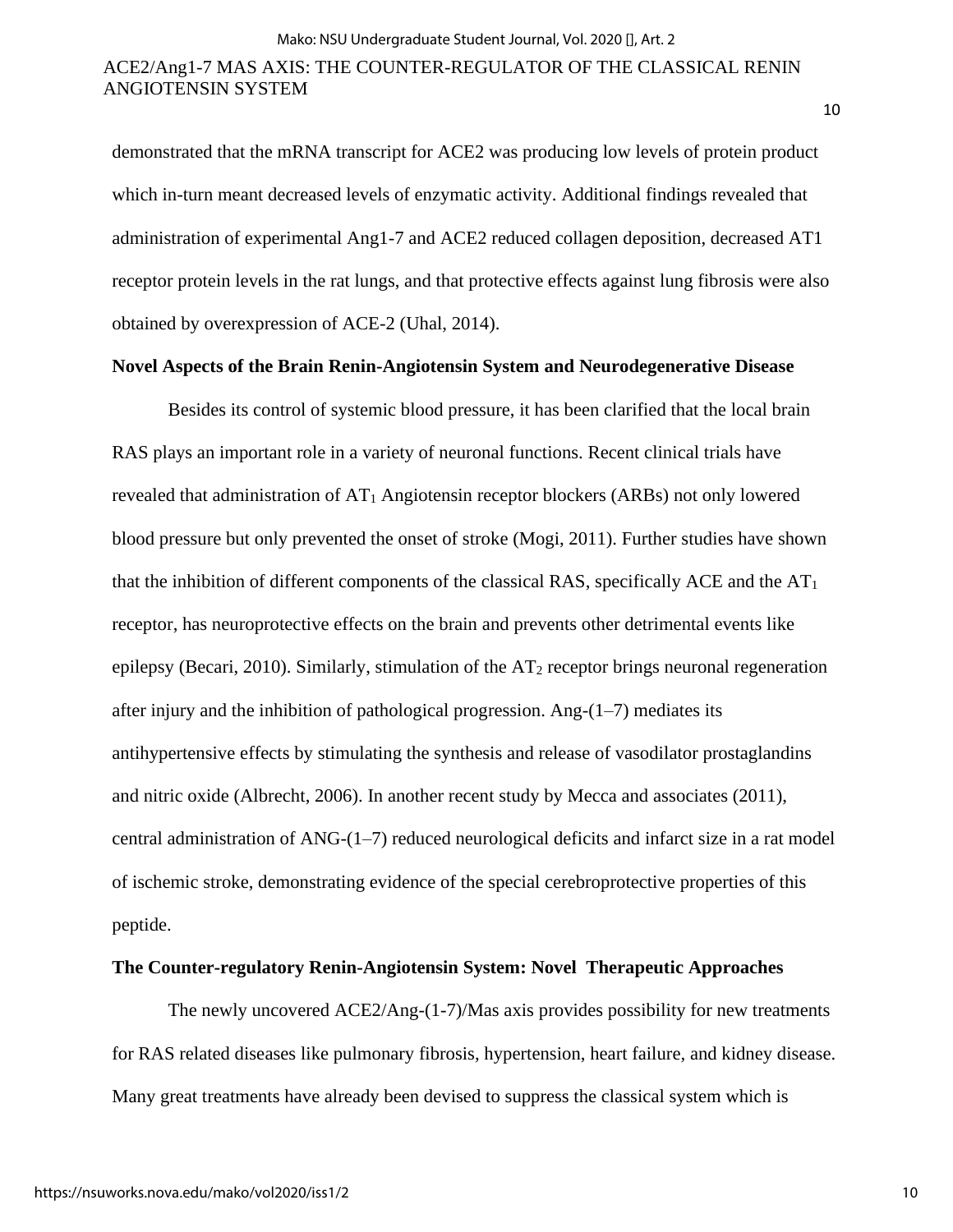beneficial because they give way for the alternate system to better perform. However, drugs to directly interact with the new system are on the rise. The counter-regulatory axes of renin angiotensin system play an important role in the cardiovascular repair. A study by Singh et. al (2015) suggests that ACE2/Ang-(1-7)/Mas pathway stimulates functions of CD34+ (a common cell-surface marker) cells that are reparative and regenerative of the cardiovascular framework. New evidence has shown that ACE2 and Mas receptor are actually expressed in these cells which are vasoprotective (Singh, 2015). These findings imply that pharmaceutical activation of ACE2/Ang-(1-7)/Mas axis is a promising approach for enhancing the reparative outcomes present in cell-based therapies. Knowing the benefits that lie in the counterregulatory powers of the alternate system against the classical system, Patel and colleagues (2016) introduced a wellstudied tool to enhance ACE2 action: recombinant human ACE2 (rhACE2). In a randomized, placebo-controlled study, these scientists administered intravenous rhACE2 to healthy human subjects and found that it was well-tolerated. RhACE2 provided beneficial effects against Ang II-induced heart failure. Patients that had suppressed Ang-(1-7) and rising Ang II amounts experienced worsened HF symptoms and longer hospitalization. Whereas once the rhACE2 was given, Ang1-7 levels increased and AngII leveled (Patel, 2016). Thus, using rhACE2 as a therapy is very much a viable option. Several ACE2 activators and Ang 1–7/MasR agonists have been developed. Also, gene therapy approaches could be utilized to achieve a more tissuespecific delivery of ACE2/Ang  $1-7$ . The stimulation of the ACE2/Ang- $(1-7)$ /Mas axis has been successfully used to prevent and reverse pulmonary hypertension and fibrosis in animals. ACE2 activation or induction of ACE2 overexpression by gene transfer efficiently prevented and, more importantly, reversed the increase of right systolic ventricular pressure (RSVP), pulmonary fibrosis, and imbalance of the RAS (Patel, 2016). Novel approaches, including oral ACE2 and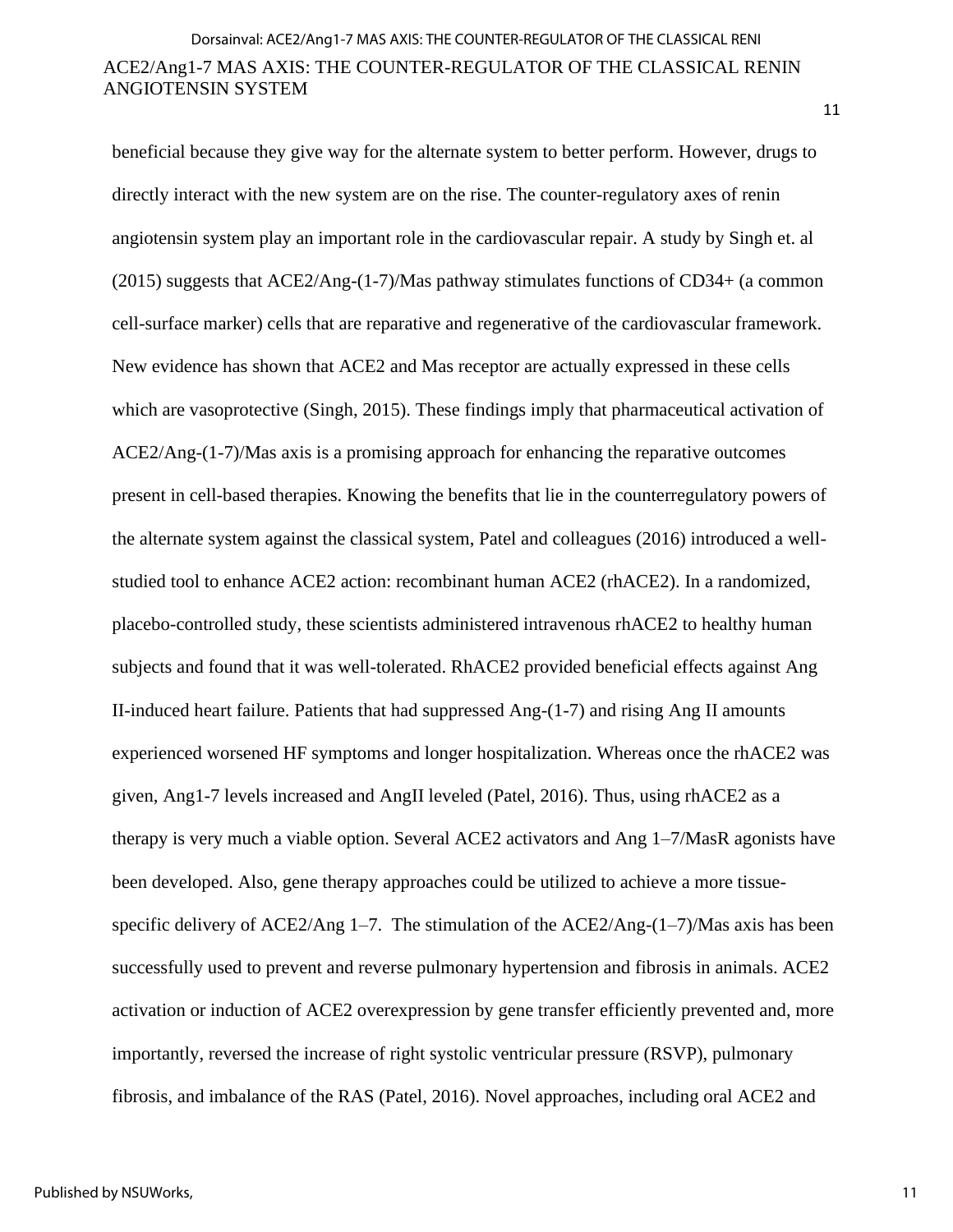12

Ang 1–7 biencapsulated in plant cells, have been designed and used in preclinical studies, showing promising antihypertensive, anti-inflammatory and cardioprotective effects. This is one of the most significant findings recently because a system to generate human ACE2 and Ang-(1- 7) within plant chloroplasts using transplastomic technology has been invented. The native human ACE2 cDNA and synthetic Ang-(1-7) DNA sequences were cloned into a chloroplast transformation vector, and for efficient delivery of the proteins into circulation, a carrier protein, cholera nontoxic B subunit (CTB), was fused to the N terminal of both therapeutic proteins (Shenoy, 2014). Doing this facilitates their transmucosal delivery by binding to certain receptors (GM1) present on the intestinal epithelial cells. Additional modifications were made between CTB and the therapeutic proteins to eliminate steric hindrance and aid systemic release of the therapeutic proteins after they have entered the system via ligand–receptor complex formation on the surface of epithelial cells (Shenoy, 2014). This approach by Shenoy and colleagues is remarkable because it develops a system of a plant-based oral delivery which will overcome challenges like repetitive intravenous dosing, cost of manufacturing protein stability, and patient compliance. It is the next step in being able to exploit the alternate system to reach its fullest beneficial potential. This study provides proof that the creation of a low-cost plant based oral delivery system for ACE2 or Ang-(1-7) bioencapsulated in plant chloroplasts is most certainly possible (Shenoy, 2014).

## **Conclusions and Future Directions**

The complexity of the RAS is far beyond what was suspected years ago and there are still many unanswered questions about the novel RAS pathway. Learning about this counteracting pathway gives more insight on how the body is equipped to keep its equilibrium. There is growing evidence that the novel components of the RAS  $[Ang-(1-7)$ , ACE2, and Mas $]$  may be a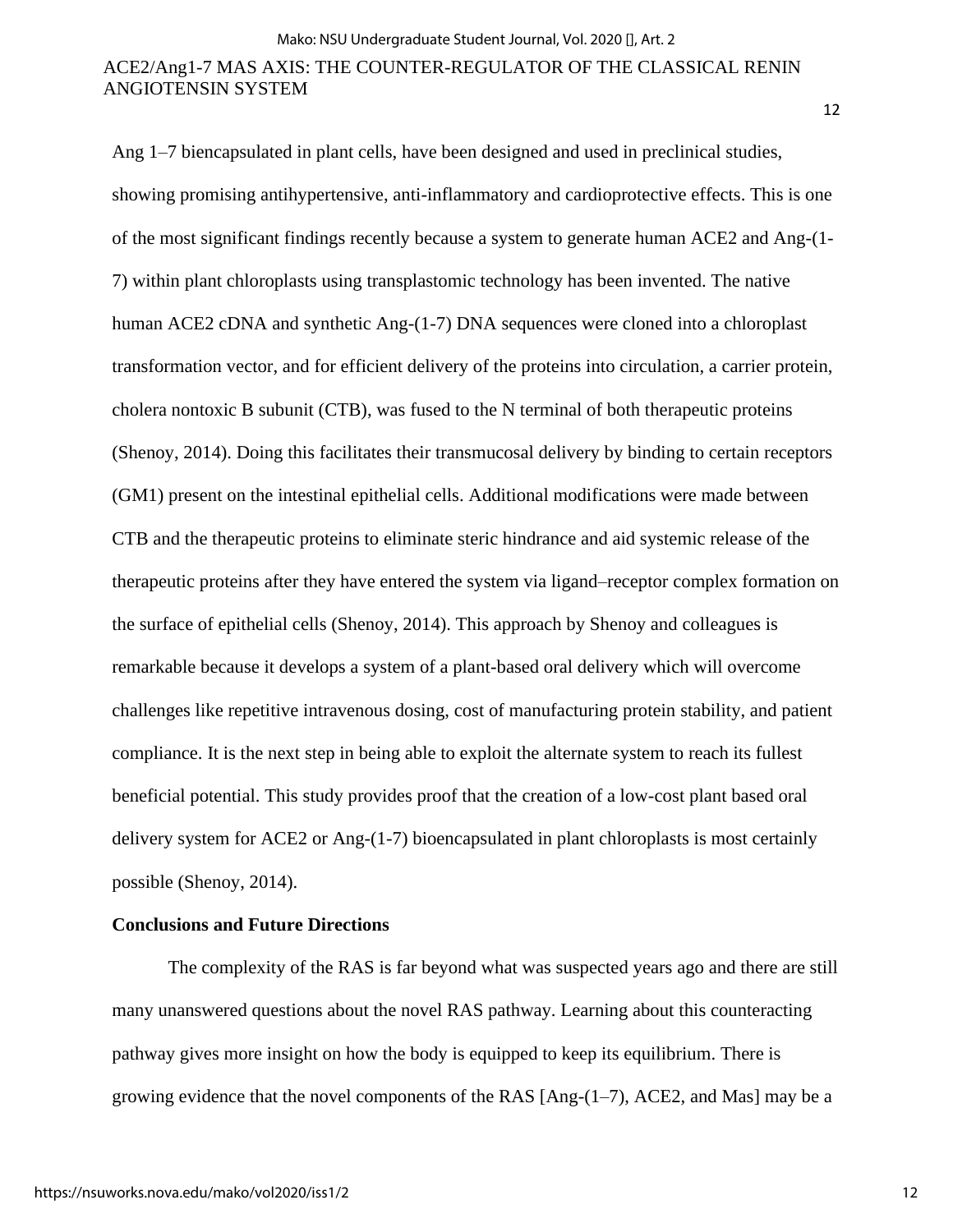13

significant piece to the advancement and progression of treatment for cardiovascular, kidney, neurological and respiratory diseases. Additionally, because of their counterregulatory actions, they serve as templates for the development of new drugs to mirror or enhance their interactions with the classical renin angiotensin system when necessary.

## References

- Ahmad, S., Nagata, S., Varagic, J., Ferrario, C. M. (2014). ACE2: Angiotensin II/Angiotensin- (1-7) balance in cardiorenal injury. Current Hypertension Reports, 16(3), 420th ser. doi:https://doi.org/10.1007/s11906-014-0420-5
- Albrecht, D., O. von Bohlen und Halbach, O. (2006). The CNS renin-angiotensin system. Cell and Tissue Research, 326(2), 599-616. doi:https://doi.org/10.1007/s00441-006-0190-8
- Becari, C., Salgado, M., Oliveira, J., Garcia-Cairasco, N., Costa-Neto, C., Pereira, M. (2010). Inhibition of the renin-angiotensin system prevents seizures in a rat model of epilepsy. Clinical Science, 119(11), 477-482. doi:10.1042/CS20100053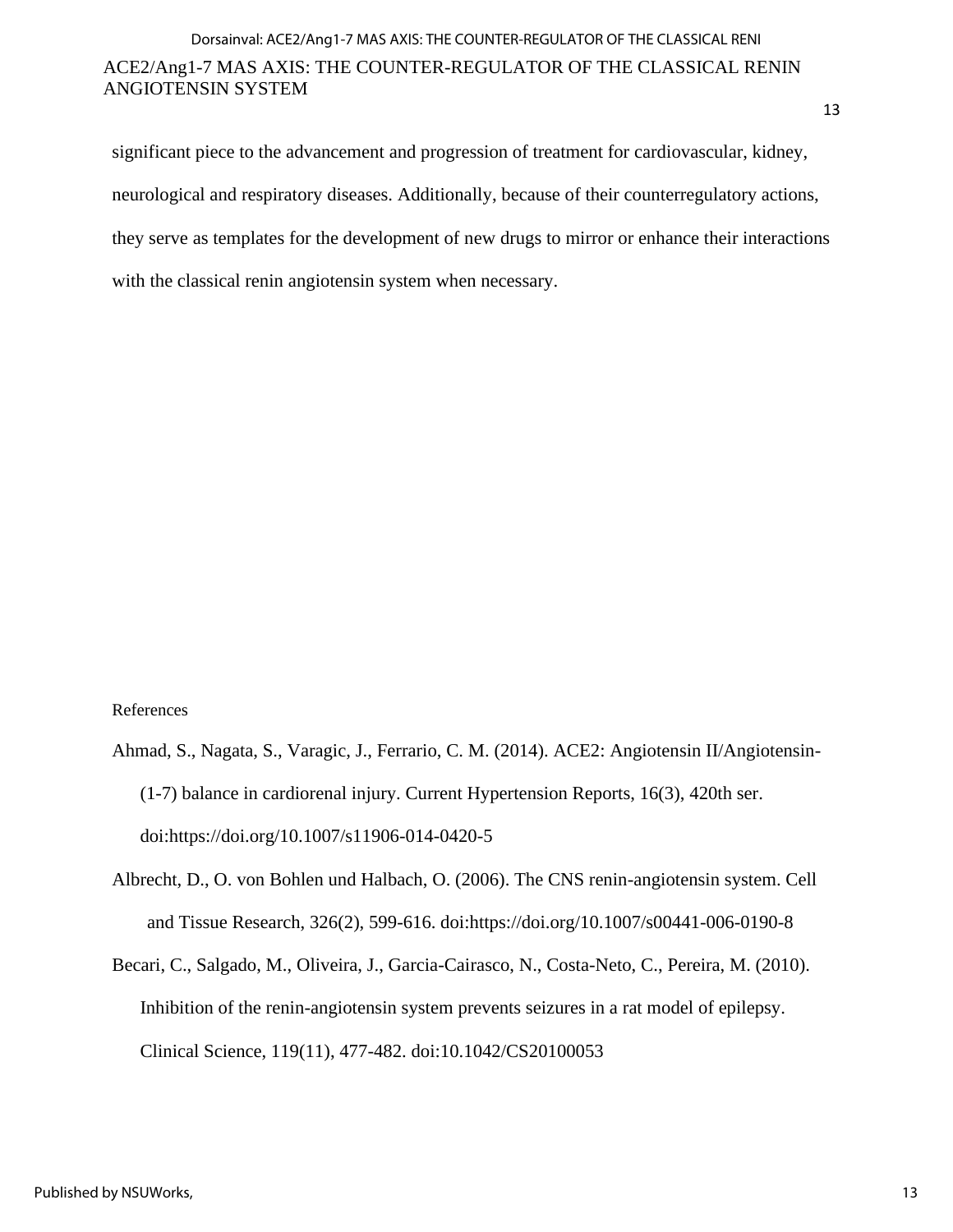- Burrell, L. M., Johnston, C. I., Cooper, M., Tikellis, C. (2004). ACE2, a new regulator of the renin-angiotensin system. Trends in endocrinology and metabolism: TEM, 15(4), 166-169. doi:10.1016/j.tem.2004.03.001
- Castro, P. F., Oyarzún, A., Mondaca-Ruff, D., Azocar, A., Mendoza-Torres, E., Lavandero, S. (2015). ACE2 and vasoactive peptides: novel players in cardiovascular/renal remodeling and hypertension . Therapeutic Advances in Cardiovascular Disease, 9(4), 217-237. doi:10.1007/s11906-014-0420-5
- Chrysant, Steven. G. (2005). Possible pathophysiologic mechanisms supporting the superior stroke protection of angiotensin receptor blockers compared to angiotensin-converting enzyme inhibitors: clinical and experimental evidence. *Journal of Human Hypertension, 19*, 923-931. doi:10.1038/sj.jhh.1001916
- Crackower, M. A., Sarao, R., Oudit, G. Y., Yagil, C., Backx, P. H., Ferrario, C. M. (2002). Angiotensin-converting enzyme 2 is an essential regulator of heart function. Nature, 417(6891), 822-828.
- Ferrario, C. M., Chappell, M. C., Tallant, E. A., Brosnihan, K. B., Diz, D. I. (1997). Counterregulatory Actions of Angiotensin-(1-7) [Abstract]. *Hypertension, 30*, 535-541. doi:https://doi.org/10.1161/01.HYP.30.3.535
- Ferreira, A. J., Murc a, T. M., Fraga-Silva, R. A., Castro, C. H., Santos, R. A., Raizada, R. K. (2012). New Cardiovascular and Pulmonary Therapeutic Strategies Based on the Angiotensin-Converting Enzyme 2/Angiotensin-(1–7)/Mas Receptor Axis. *International Journal of Hypertension, 2012*, 13. doi:10.1155/2012/147825
- Gopallawa, I., Uhal, B. D. (2014). Molecular and cellular mechanisms of the inhibitory effects of ACE-2/ANG1-7/Mas axis on lung injury. *Curr Top Pharmacol., 18*(1), 71-80.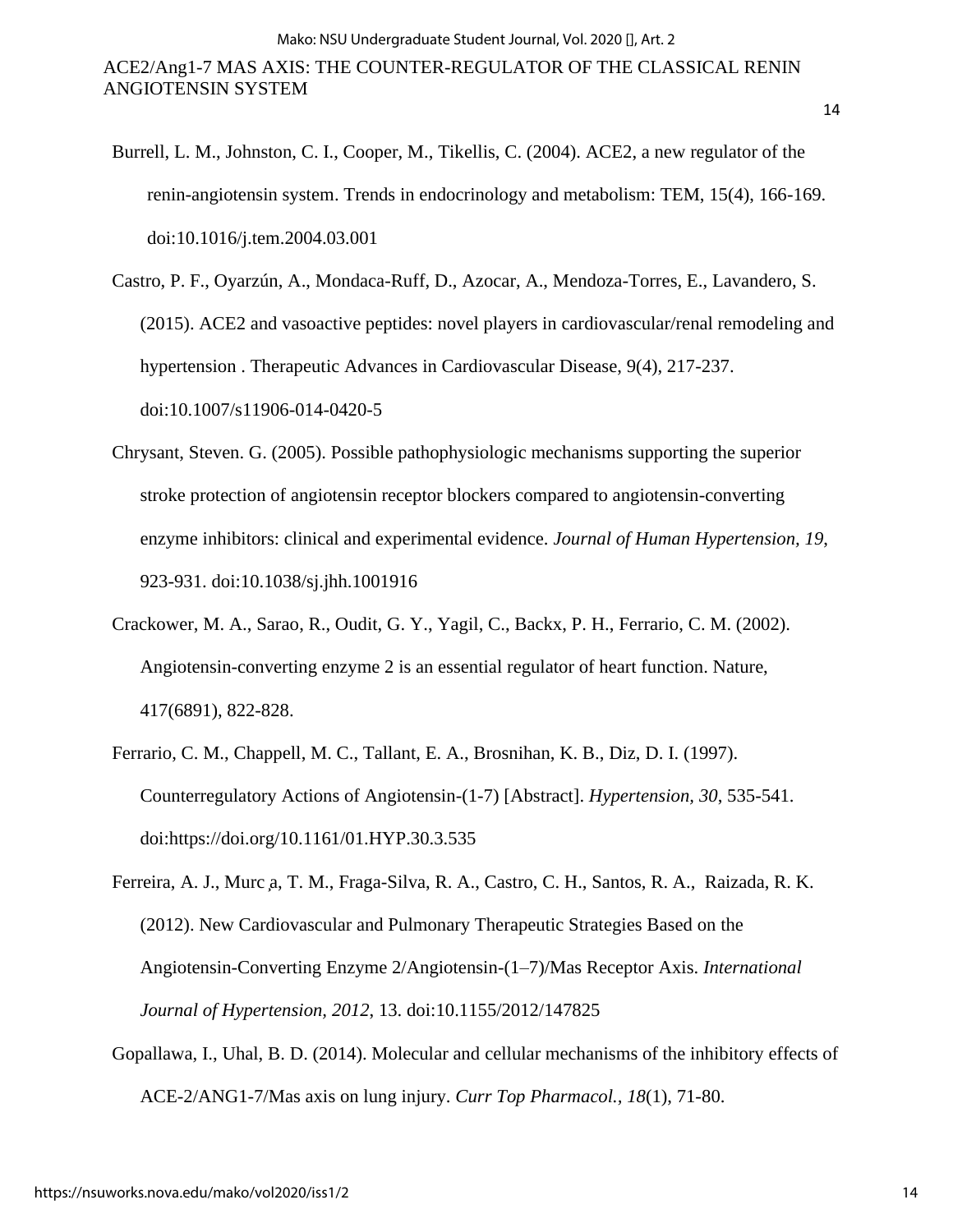Gulman, J., Blume, A., Unger, T., Gohlke, P. (2002). The renin-angiotensin system in the brain: possible therapeutic implications for AT1- receptor blockers. *Journal of Human Hypertension,16*, 64-70. Retrieved from

[https://www.nature.com/jhh/journal/v16/n3s/pdf/1001442a.pdf?origin=ppub.](https://www.nature.com/jhh/journal/v16/n3s/pdf/1001442a.pdf?origin=ppub)

- Hamming, I., Cooper, M., Haagmans, B., Hooper, N., Korstanje, R., Osterhaus, A., Timens, W., Turner, A., Navis, G.,van Goor, H. (2007), The emerging role of ACE2 in physiology and disease. J. Pathol., 212: 1–11. doi:10.1002/path.2162
- Horiuchi, M., Mogi, M. (2011), Role of angiotensin II receptor subtype activation in cognitive function and ischaemic brain damage. British Journal of Pharmacology, 163(6): 1122–1130. doi:10.1111/j.1476-5381.2010.01167.x
- Jan Danser, A. H., Schalekamp, A. (1996). Is there an internal cardiac renin-angiotensin system. *Heart*, 76, 28-32
- Kobori, H., Nishiyama, A., Nangaku, M. L., Navar, G. (2007). The Intrarenal Renin-Angiotensin System: From Physiology to the Pathobiology of Hypertension and Kidney Diseases. *Pharmacological Reviews, 59*(3), 251-287. doi:DOI: 10.1124/pr.59.3.3
- Maron, B. A., Leopold, J. A. (2014). The role of the renin-angiotensin-aldosterone system in the pathobiology of pulmonary arterial hypertension (2013 Grover Conference series). *Pulmonary Circulation*, *4*(2), 200–210.<http://doi.org/10.1086/675984>
- Meng, Y., Li, W., Li, T., Luo, W., Li, X., Huang, S. (2013). Angiotensin-Converting Enzyme 2/Angiotensin-(1-7)/Mas Axis Protects against Lung Fibrosis by Inhibiting the MAPK/NFκB Pathway. American Journal of Respiratory Cell and Molecular Biology, 50(4).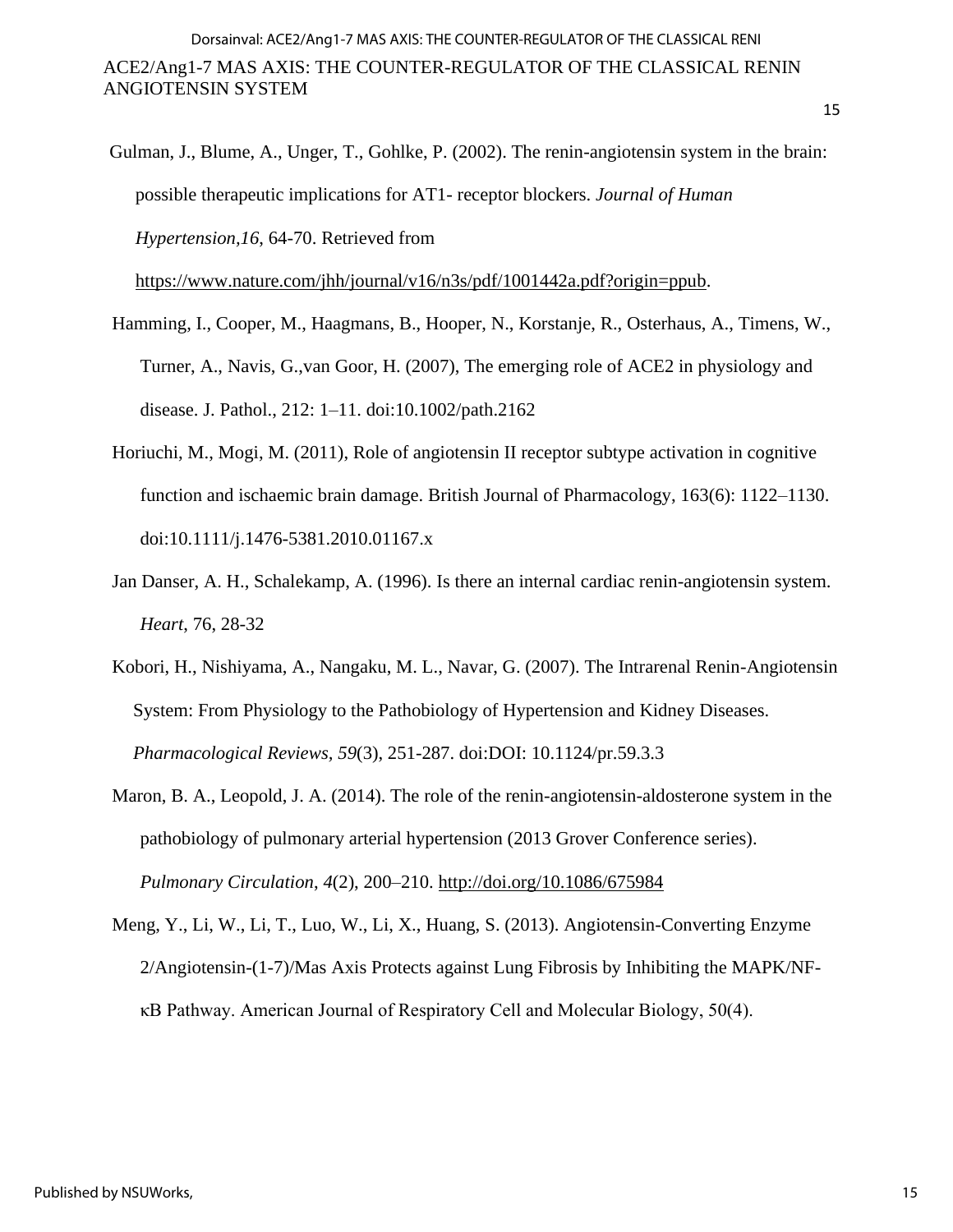Patel, V. B., Zhong, J. C., Grant, M. B., Audit, G. Y. (2016). Role of the ACE2/Angiotensin 1–7 axis of the Renin-Angiotensin System in Heart Failure. *118*(8), 1313-1326. doi: 10.1161/CIRCRESAHA.116.307708

Santos, R. A. S., Silva, A. C. S. E., Maric, C., Silva, D. M. R., Machado, R. P., de Buhr, I., . . . Walther, T. (2003). Angiotensin-(1-7) is an endogenous ligand for the G protein-coupled receptor Mas. *Proc Natl Acad Sci U S A, 100*(14), 8258-8263. doi:DOI 10.1073/pnas.1432869100

- Shenoy, V., Kwon, K.-C., Rathinasabapathy, A., Lin, S., Jin, G., Song, C., Raizada, M. K. (2014). Oral Delivery of Angiotensin-Converting Enzyme 2 and Angiotensin-(1-7) Bioencapsulated in Plant Cells Attenuates Pulmonary Hypertension. *Hypertension*, *64*(6), 1248–1259.
- Sica, D. A. (2001). Angiotensin II and thirst: therapeutic considerations. *Conjestive Heart Failure*, 7(6), 325-328.doi:10.1111/j.1527-5299.2001.00274.x
- Singh, N., Joshi, S., Guo, L., Baker, M. B., Y. L., Castellano, R. K. (2015). ACE2/Ang-(1- 7)/Mas axis stimulates vascular repair-relevant functions of CD34 cells. *Am J Physiology Heart Circ Physiology, 309*(10), 1697-1707. doi: 10.1152/ajpheart.00854.2014
- Speth RC, Brown TE, Barnes RD, Wright JW. 2003. Brain angiotensinergic activity: the state of our current knowledge. *Proc.West Pharmacol.Soc* 46:11-5

Sumners, C., Mecca, A., Regenhardt, R., O'Connor, T., Joseph, J., Katovich, M. (2011). Cerebroprotection by angiotensin-(1-7) in endothelin-1-induced ischaemic stroke. Experimental Physiology, 96(10), 1084-1096. doi:10.1113/expphysiol.2011.058578

Tyrankiewicz, U., Olkowicz, M., Jablonska, M., Orzyłowska, A., Bar, A., Chlopicki, S. (2017). Activation pattern of ACE2/Ang-(1-7) and ACE/Ang II pathway in course of heart failure